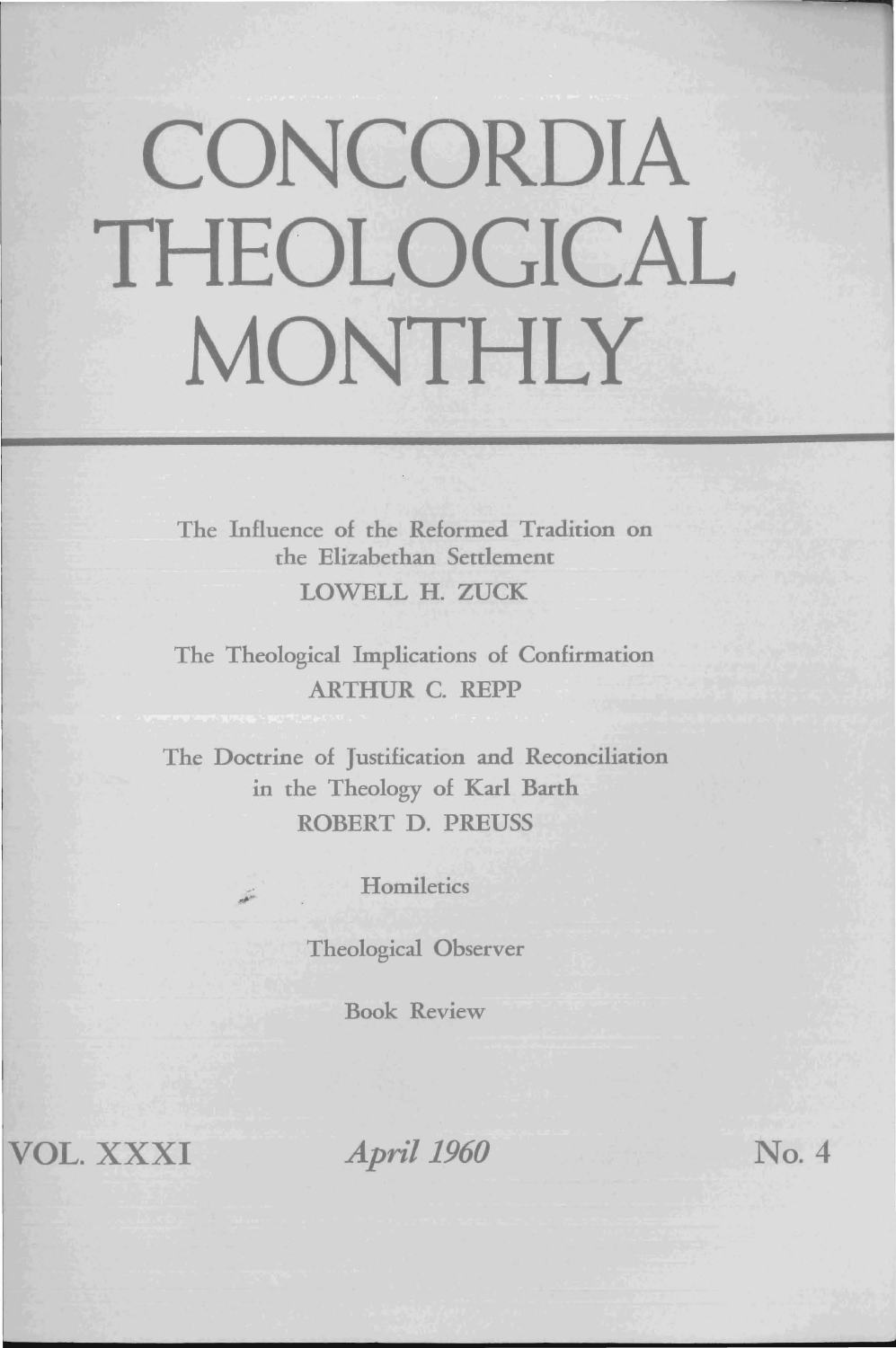## THE APOSTLE PAUL AND THE STOIC PHILOSOPHERS

This is the title of a book published by Vassilios X. Ioannides, professor of New Testament at the School of Theology, University of Athens, Greece. In the *Anglican Theological Review* (January 1960) the Rev. D. J. Constantelos, a pastor of the Greek Orthodox Church, presents the gist of the book, in particular, "the ideas of St. Paul about divine predestination and human freedom in contrast with the ideas of the Stoic philosophers about *heimarmene* - Fate and freedom." Ioannides maintains "that Paul used some of the terminology and the outer garment of the Greek philosophy in order to clothe and present Christianity in expressions and terms familiar to the intelligence of his era:' Thus, like the Stoics, Paul teaches man's full dependence upon God and at the same time his moral freedom. Nevertheless, there is a chasm which separates the two. When Paul speaks of divine predestination he always speaks with reference to man's salvation, for it is the main characteristic of Paul's religion that it is a religion of salvation. The Stoics, however, refused to admit any need for salvation. Again, in Paul's teaching there is a definite separation between God and man. Though God seeks the salvation of man, God and man are never identified, while with Stoicism everything, including man, is an expression of God without any distinction between them. Paul also differs from the Stoics on the question of reason and faith. For Paul, we come to know God through faith; for the Stoics, man comes to know God through reason. This difference stems from their respective doctrines of sin. For Paul, sin was a matter of life or death, while the Stoics did not have any serious sense of sinfulness. These basic differences show that

Stoic philosophy did not affect Paul's central ideas at all. JOHN THEODORE MUELLER

## THE INTERCHANGE OF THE PREPOSITIONS BETH AND MIN IN BIBLICAL HEBREW

In the *Journal of Biblical Literature* (December 1959) Nahum M. Sarna of the Jewish Theological Seminary, under the given heading, defends the thesis that in Biblical Hebrew the prepositions  $\frac{1}{2}$  and  $\frac{1}{2}$  may be employed interchangeably just as the Akkadian *hina* is used for "from" as well as for "in," as also in the Phoenician texts the preposition =;t may mean "from" as well as "in." He adduces numerous examples from Biblical Hebrew to illustrate his contention, which by the way is not new, but was pointed out already by Jewish scholars in the 12th and 13th centuries, e. g., Ibn Ezra and David Kimchi. The Biblical texts which the writer quotes all favor the translation of  $\overline{2}$  with "from," but he offers no text where " is best rendered with "in." If and p may be used interchangeably, then certainly 1~ at times may denote "in," though its function originally is ablative. A brief examination of Wilhelm Gesenius' Hebräisches *U17d Aramaisches Handworterbuch fiir das Alte Testament* shows a number of idiomatic Hebrew expressions where  $\beta$  no longer has its original ablative meaning as: בְּקֶרֶם: *ostwCirts* (Gen.2:8); vi1~~: *in der Ferne*  (2 Kings 2: 7); lilJJ;)1;1: *unterhalb, untenj*  bl7R ")'?"I;I: *in der Urzeit* (Is. 37:26), to quote only a few. The point that interests us in this connection is that Luther translated Job 19:26: iJ~l;l~ ;Im~ "!W~9~: *Und werde*  IN *meinem Fleische Gott sehen.* The KJV does the same: "Yet *in* my flesh shall I see God," though it gives a variant marginal reading: "yet without my flesh," which quite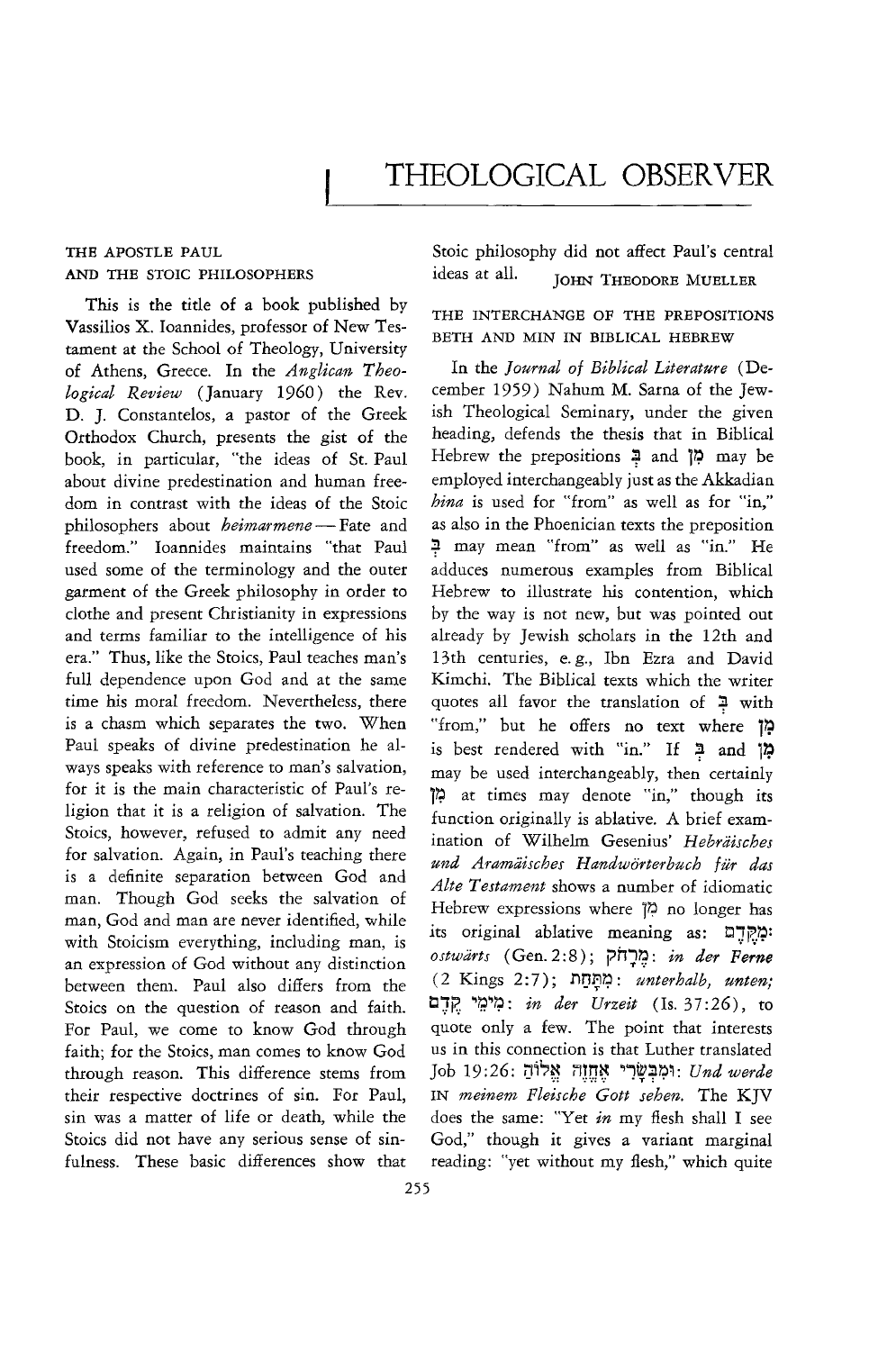evidently goes counter to the context. Luther's intuition may have grasped the force and function of the l~ **in** the sense of f in this passage much better than scholars ordinarily are willing to acknowledge.

JOHN THEODORE MUELLER

## BRIEF ITEMS FROM THE NATIONAL LUTHERAN COUNCIL

*Atlantic City, N. J.* - Four theologians have been named by the National Lutheran Council to prepare a study on the doctrinal basis of Lutheran co-operation and its implications for present and future joint activities.

The study is being made in behalf of the NLC for use in talks scheduled next summer between its executive Committee and members of the Committee on Doctrinal Unity of The Lutheran Church - Missouri Synod. The latter is expected to draft a similar statement on the theological questions involved in co-operative efforts.

The two groups agreed last November to hold informal discussions of inter-Lutheran relations during "the first part of July" in Chicago. The meeting has been scheduled for July  $7-9$ .

Dr. Norman A. Menter of Detroit, president of the council, reported to its 42d annual meeting here that he has appointed the following theologians as consultants:

Dr. Conrad Bergendoff, president of Augustana College, Rock Island, Ill.; Dr. Edward C. Fendt, president of Evangelical Lutheran Theological Seminary, Columbus, Ohio; Dr. Walter Kukkonen of the Suomi Synod's faculty at Chicago Lutheran Theological Seminary, Maywood, Ill.; and Dr. Alvin Rogness, president of Luther Theological Seminary, St. Paul, Minn.

The NLC is the common agency for eight church bodies numbering 5,362,000 members. The Missouri Synod, which has 2,315,000 members, is not affiliated with the council but has working relationships with it in several fields of endeavor.

With merger of seven of its participating bodies into two units "virtually assured," Dr. Menter noted in his report, the NLC last year authorized a study of the council's future.

"This committee held several meetings, and although far from completing its work," he said, "it had arrived at the conclusion that a council would be absolutely necessary if consultations and co-operative efforts were to be carried on in the future."

The activities of the committee were temporarily suspended when the Missouri Synod accepted the NLC's invitation to discuss the subject of co-operation between the various branches of American Lutheranism. Dr. Menter described the Council as "a vital force in the development of unity, co-operation, and understanding among Lutherans in this country and throughout the world."

"Signs on the horizon seem to indicate that its responsibilities will continue to increase and its future to be more challenging," he said.

*Atlantic City, N. J.*  $-A$  new program for American Lutheranism will be introduced in selected metropolitan centers during the coming year to assist churches in city situations to meet the challenge of modern urbanism.

So-called master planning studies  $-$  concentrated on an entire area rather than on specific congregations  $-\text{will}$  be undertaken in Baltimore, Md., and Cleveland, Ohio, in 1960, the National Lutheran Council was told at its 42d annual meeting here.

The plans were made known by Dr. H. Conrad Hoyer of Chicago in his 18th and last annual report as executive secretary of the NLC's Division of American Missions. Dr. Hoyer has resigned to become an associate secretary of the Division of Home Missions of the National Council of Churches. He will assume his new post in New York about July 1.

Pointing out that 97 per cent of the 29 million increase in the United States popu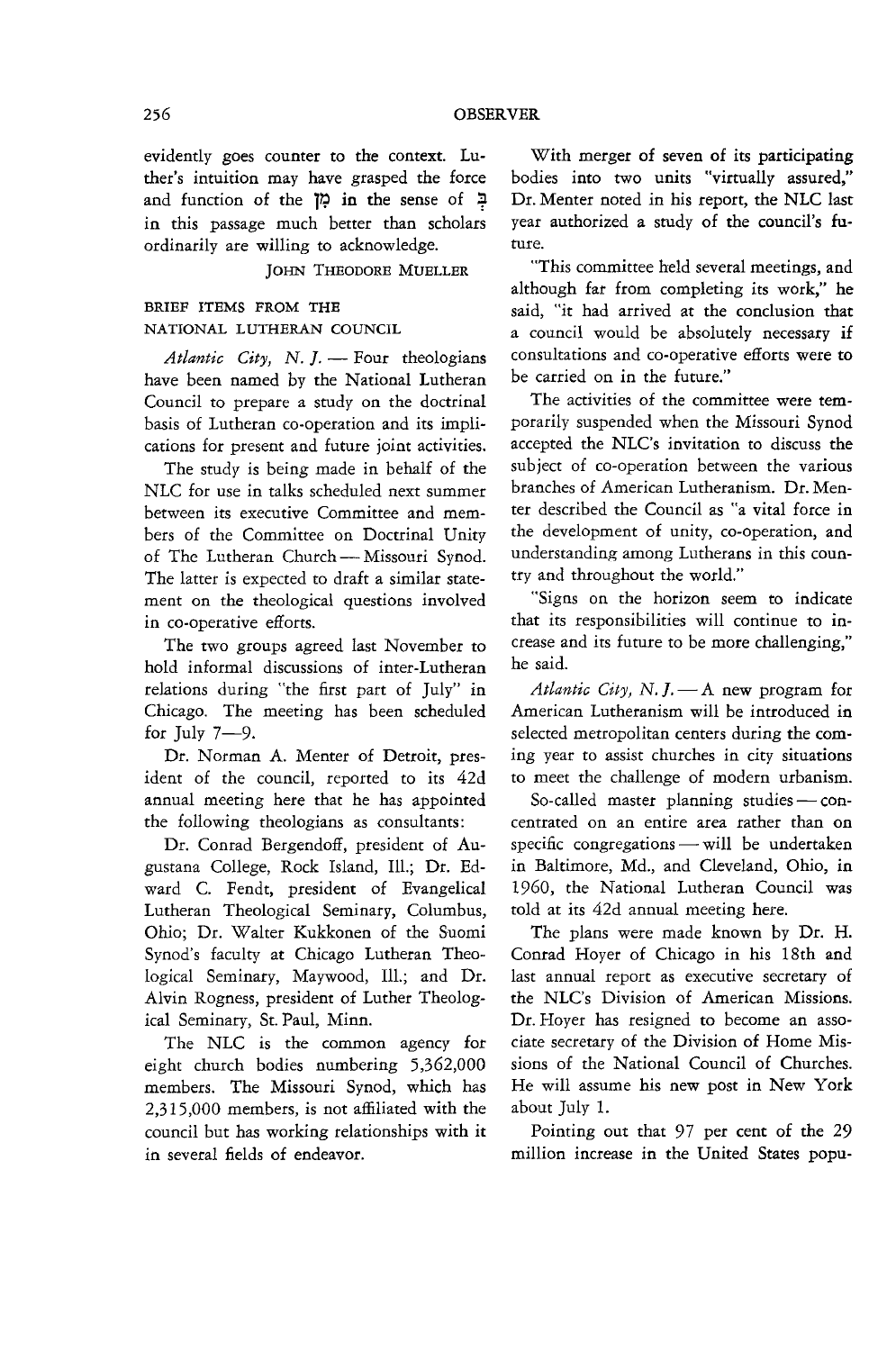lation since 1950 has been in metropolitan areas, Dr. Hoyer declared that this one statistic "vividly confirms the fact that urbanization is one of the significant social phenomena of our generation."

"The dramatic changes within our cities resulting from population flow and neighborhood change stagger the imagination," he said. "To serve in the city the churches must know what is happening, and they must adapt their programs to the changes that are taking place. Because of our rural heritage Lutheran churches must be especially alert."

*Atlantic City, N. J.* - Plans were laid before the National Lutheran Council at its 42d annual meeting here to expand its activities on the campuses of America's colleges and universities.

Major increases in funds and personnel are needed if this joint Lutheran ministry is to provide adequate and effective services, the council was informed, in view of the rising number of institutions of higher learning and the mushrooming enrollments of students.

The report was presented by Dr. Henry A. Hetland of Chicago, executive secretary of the NLC's Division of College and University Work, which this year is observing its 15th anniversary.

Dr. Hetland reported that the enrollment of students at colleges and universities has risen from 1,365,000 in 1940 to 2,457,000 in 1950 and 3,200,000 in 1958, with predictions of 6 million by 1970. Some authorities put the probable figure at 7 million and some even suggest 12 million as a definite possibility, he said. It is also estimated, he added, that the number of schools will double to 4,000 by 1970.

Noting that some 60 per cent of the students are in public and 40 per cent in private institutions, he estimated that more than 90 per cent of some 120,000 Lutheran students are enrolled in non-Lutheran colleges and universities.

During the past year the division made

preparations to continue its special program to help purchase or build student centers on various campuses throughout the country.

The program was launched in 1947, and between that year and 1954 the NLC's member bodies contributed \$974,528 to 31 projects. During the same period \$308,769 was sent directly to local areas for the same purpose by constituent units of NLC bodies.

Thus far in the second phase of the program, from 1955 to 1960, a total of \$1,240,325 has been invested in 36 projects.

During 1959 residence-type student centers were completed at San Jose, Calif., Missoula, Mont., and Seattle, Wash. Approval was also given for an addition to the present center at the University of Minnesota.

The council has approved a third phase of the program, calling for expenditure of \$2 million from 1961 to 1965. Of the total,  $$1,200,000$  is to be provided by the NLC's member bodies and the rest by churches on the territories where the projects are scheduled. Use of reserve funds has permitted the activating of projects at De Kalb, Ill., East Lansing, Mich., and Mankato, Minn.

Fully 546 Lutheran campus workers are serving more than 700 institutions of higher learning. The figure includes 41 campus pastors, two foundation directors, 27 counselors, two seminary interns, 20 part-time workers, and 454 "contact workers." In the latter category are pastors of near-campus churches or faculty advisers who represent the NLC when there is no campus pastor available. In addition there are six national staff workers.

*Atlantic City, N. J.* - A script is now ready for the cameras and shooting will begin next spring, it was reported here, on a Lutheran feature film depicting the role of the Christian faith in meeting the relentless pressures of life under a Communist state in Europe.

The motion picture is being sponsored by the same church groups that undertook the